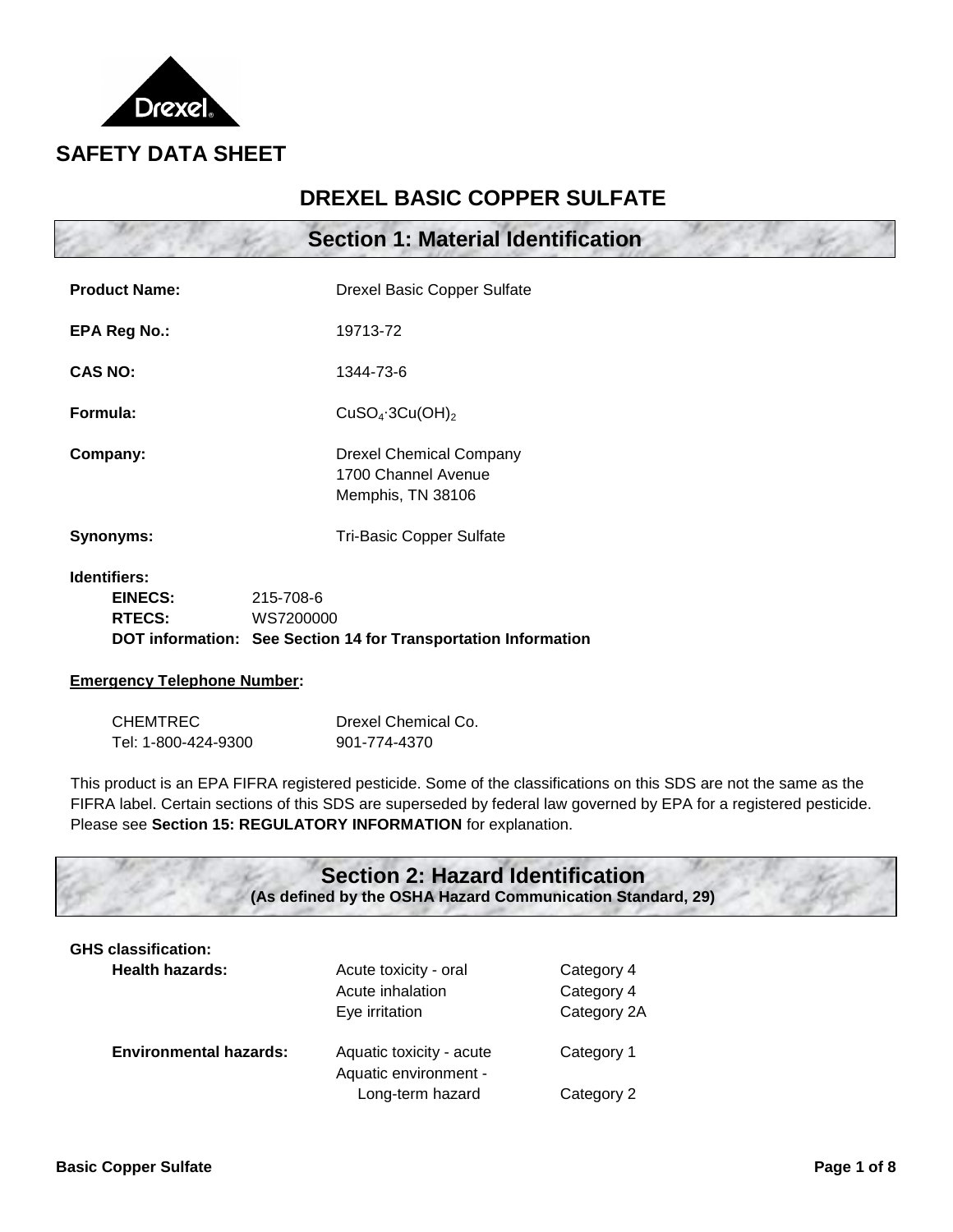#### **GHS label elements:** Signal word: Warning



| <b>Hazard statements:</b>        | Harmful if swallowed.<br>Harmful if inhaled.<br>Causes serious eye irritation.<br>Very toxic to aquatic life.                                                                                                                                                                                                                                                                                                                                                                                                                                |
|----------------------------------|----------------------------------------------------------------------------------------------------------------------------------------------------------------------------------------------------------------------------------------------------------------------------------------------------------------------------------------------------------------------------------------------------------------------------------------------------------------------------------------------------------------------------------------------|
| <b>Precautionary statements:</b> |                                                                                                                                                                                                                                                                                                                                                                                                                                                                                                                                              |
| <b>Prevention:</b>               | Wash thoroughly after handling. Wash exposed skin thoroughly after handling.<br>Do not eat, drink or smoke when using this product.<br>Wear eye protection/face protection.<br>Avoid breathing dust/fume/gas/mist/vapors/spray. Use only outdoors or in a well-<br>ventilated area.<br>Use gloves chemically resistant to this material. Examples of preferred glove<br>barrier materials include: Neoprene, Nitrile/butadiene rubber ("nitrile" or "NBR") or<br>Polyvinyl chloride ("PVC" or "vinyl").<br>Avoid release to the environment. |
| <b>Response:</b>                 | If swallowed: Call a poison center/doctor if you feel unwell. Rinse mouth.<br>If inhaled: Remove person to fresh air and keep comfortable for breathing.<br>Call poison center/doctor if you eel unwell. See Section 4: First-Aid Measures.<br>If in eyes: Rinse cautiously with water for several minutes. Remove contact<br>lenses, if present and easy to do. Continue rinsing.<br>Collect spillage.                                                                                                                                      |
| Storage:                         | Store in a well-ventilated place. Store locked up.                                                                                                                                                                                                                                                                                                                                                                                                                                                                                           |
| Disposal:                        | If wastes and/or containers cannot be disposed of according to the product label<br>directions, disposal of this material must be in accordance with your local or area<br>regulatory authorities.                                                                                                                                                                                                                                                                                                                                           |

# **Section 3: Composition Information**

| <b>Components</b><br>Active Ingredient: | <b>CAS No.:</b> | % By Wt.: | <b>OSHA PEL:</b> | <b>ACGIH TLV:</b> |
|-----------------------------------------|-----------------|-----------|------------------|-------------------|
| <b>Basic Copper Sulfate</b>             | 1344-73-6       | 98.0%     | N/Av             | 1 mg/m $3$        |
| Inert Ingredients:                      | N/A             | 2.0%      | N/A              | N/A               |

- 6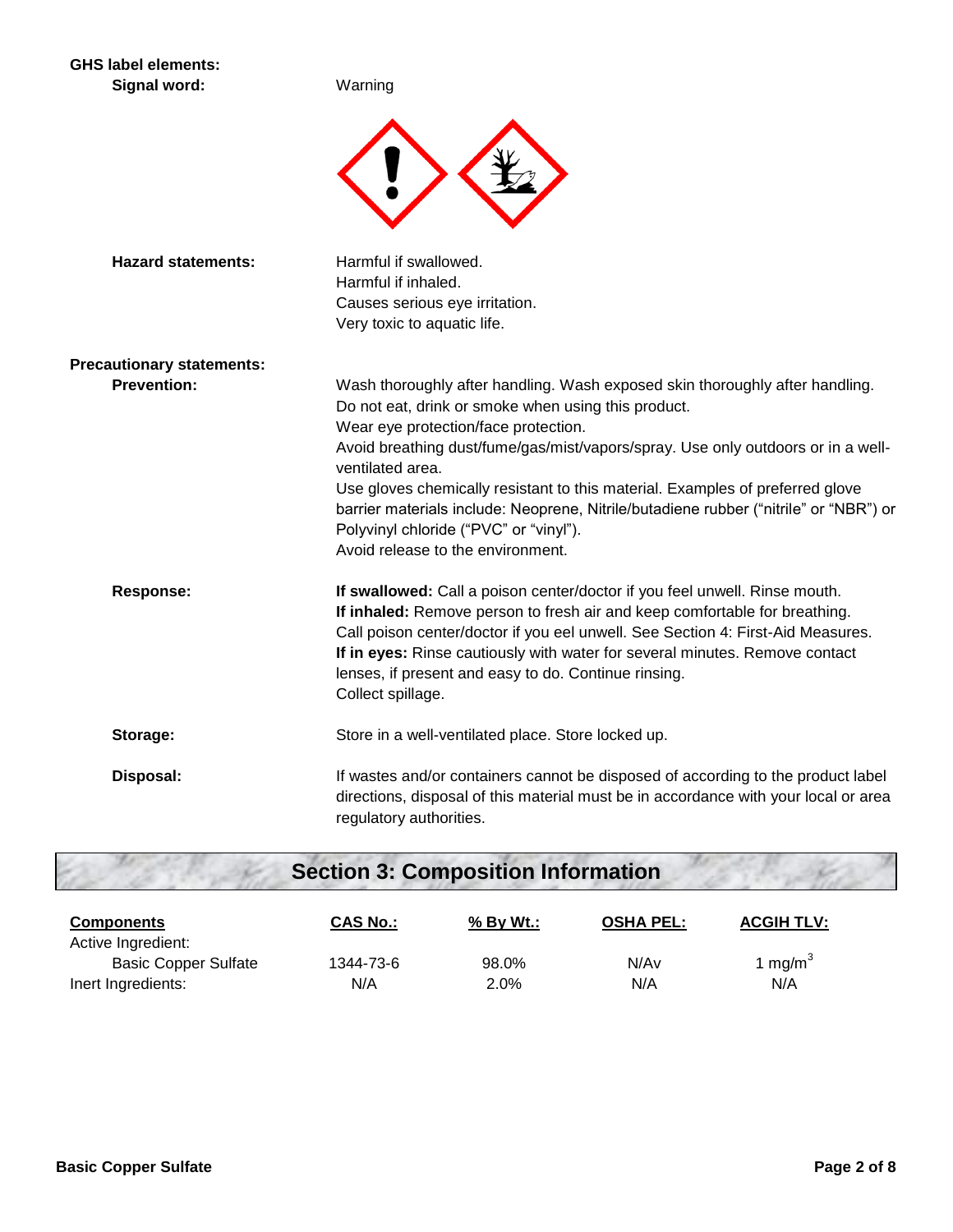## **Section 4: First-Aid Measures**

**Eye Contact:** Hold eye open and rinse slowly and gently with water for 15 to 20 minutes. Remove contact lenses, if present, after the first 5 minutes, then continue rinsing eyes for at least 10 minutes. Obtain medical attention without delay, preferably from an ophthalmologist.

**If Swallowed:** Call a poison control center or doctor immediately for treatment advice. Rinse mouth with water then have person sip a glass of water if able to swallow. Do not induce vomiting unless told to do so by the poison control center or doctor. Do not give anything by mouth to an unconscious person. Have product label with you when calling a poison control center or doctor.

**Skin Contact:** Immediately flush skin with water while removing contaminated clothing and shoes. Get medical attention if symptoms occur. Wash clothing before reuse. Destroy contaminated leather items such as shoes, belts, and watchbands.

**If Inhaled:** Move person to fresh air. If person is not breathing, call 911 or an ambulance, then give artificial respiration, preferably mouth-to-mouth, if possible. Call a poison control center or doctor for further treatment advice.

### **Section 5: Fire Fighting Measures**

**Fire Hazards:** Thermal decomposition during a fire can produce fumes and irritating gases including sulfur dioxide.

**Flammability classification (OSHA 29 CFR 1910.1200):** N/A **Flash point:** N/A **Lower flammable limit (% by volume):** N/Av **Upper flammable limit (% by volume):** N/Av

**Fire Fighting Procedures:** Keep people away. Isolate fire and deny unnecessary entry. Evacuate the area and fight the fire from upwind at a safe distance to avoid hazardous vapors or decomposition products. Dike and collect fireextinguishing water to prevent environmental damage and excessive waste runoff.

**Firefighting media:** Use foam, dry chemical, carbon dioxide, or water fog when fighting fires involving this product. Do not use water jet, as this may spread burning material. Minimize the use of water to avoid environmental contamination. Contain all runoff.

**Special Protective Equipment for Firefighters:** Wear positive-pressure self-contained breathing apparatus (SCBA) and protective firefighting clothing (includes firefighting helmet, coat, trousers, boots, and gloves). Use full face shield and operate in positive pressure mode. Avoid contact with this material during firefighting operations. If contact is likely, change to full chemical resistant firefighting clothing with self-contained breathing apparatus. If this is not available, wear full chemical resistant clothing with self-contained breathing apparatus and fight fire from a remote location. For protective equipment in post-fire or non-fire clean-up situations, refer to the relevant sections.

**Hazardous Combustion Products:** Sulphur oxides, irritating fumes and smoke.

**NFPA: Health: Flammability: Reactivity: 2 0 0 (Rating: 4-Extreme, 3-High, 2-Moderate, 1-Slight, 0-Insignificant)**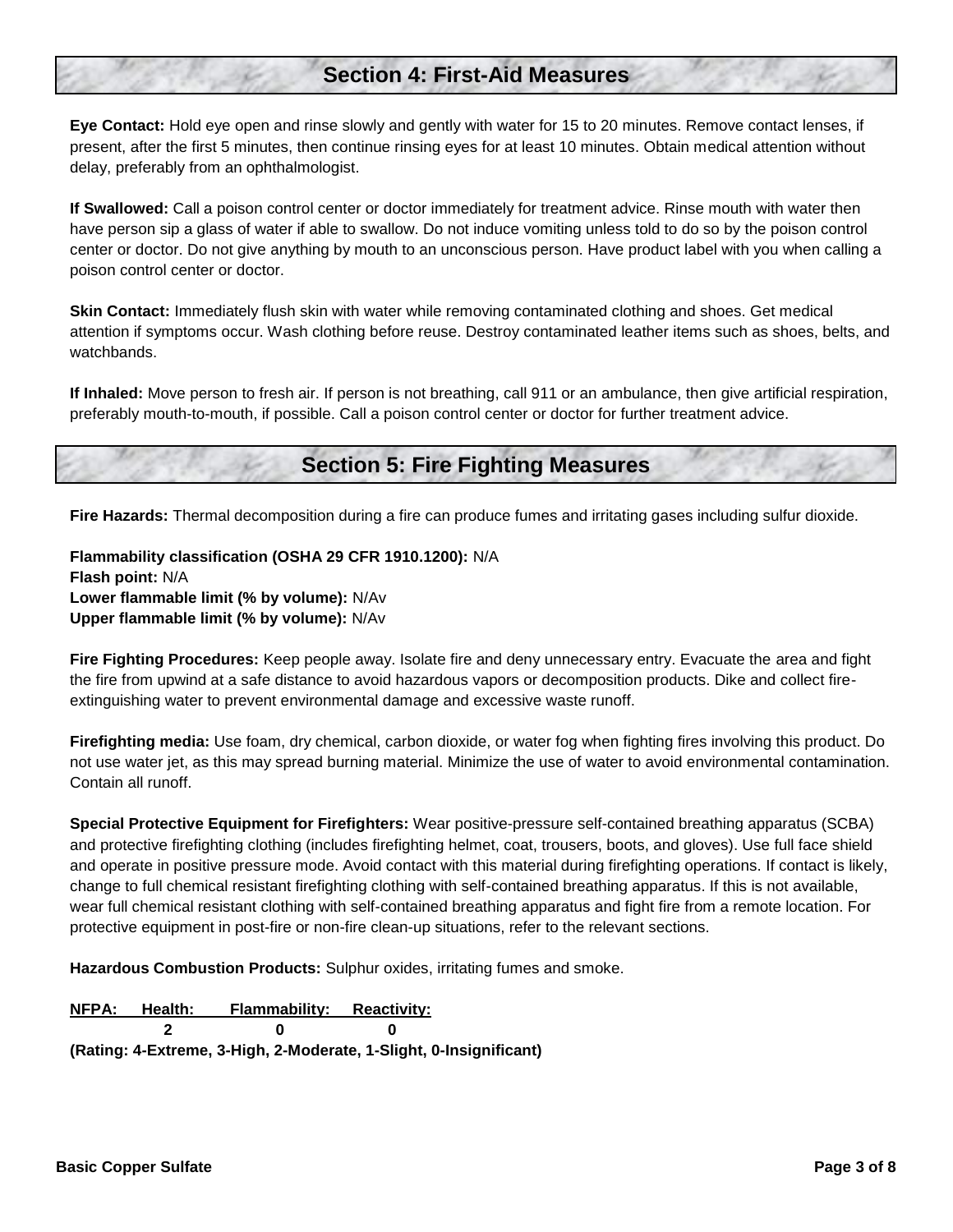# **Section 6: Accidental Release Measures**

#### **Steps to be taken if Material is Released or Spilled:**

 Contain spilled material if possible. Small spills: Sweep up. Collect in suitable and properly labeled containers. Large spills: Contact Drexel Chemical Co. for clean-up assistance. See Section 13, Disposal Considerations, for additional information.

#### **Personal Precautions:**

 Isolate area. Keep unnecessary and unprotected personnel from entering the area. Refer to Section 7, Handling, for additional precautionary measures. Spilled material may cause a slipping hazard. Ventilate area of leak or spill. Use appropriate safety equipment. For additional information, refer to Section 8, Exposure Controls and Personal Protection.

**Environmental Precautions:** Prevent from entering into soil, ditches, sewers, waterways and/or groundwater. See Section 12, Ecological Information.

### **Section 7: Handling and Storage**

## **KEEP OUT OF REACH OF CHILDREN**

- **Handling: General Handling:** Avoid contact with eyes, skin, and clothing. Wash thoroughly after handling. Do not swallow. Avoid breathing vapor. Use with adequate ventilation. Wear long-sleeve shirt, long pants and rubber boots when handling. Keep away from heat, sparks and flame. See Section 8, Exposure Controls and Personal Protection.
- **Storage:** Store in a cool, dry, ventilated and secure area designated specifically for pesticides and away from heat sources. Keep in original containers and keep containers closed when not in use. Do not store in excessive heat. Do not store near children, food, foodstuffs, drugs or potable water supplies.

### **Section 8: Exposure Controls / Personal Protection**

**Exposure Limits:** TLV Basic Copper Sulfate 1 mg/m<sup>3</sup>

#### **Personal Protection:**

**Eye/Face Protection:** Wear safety glasses with side shields or chemical splash goggles to prevent dust or mists from entering the eyes. If using a full face shield, always use safety glasses or goggles along with the face shield to ensure adequate protection of the eyes.

**Skin Protection:** Use protective clothing chemically resistant to this material. Selection of specific items such as face shield, boots, apron, or full body suit will depend on the task. Safety shower should be located in immediate work area. Remove contaminated clothing immediately, wash skin area with soap and water, and launder clothing before reuse or dispose of properly. Items which cannot be decontaminated, such as shoes, belts and watchbands, should be removed and disposed of properly.

**Hand protection:** Use gloves chemically resistant to this material. Examples of preferred glove barrier materials include: Neoprene, Nitrile/butadiene rubber ("nitrile" or "NBR") or Polyvinyl chloride ("PVC" or "vinyl").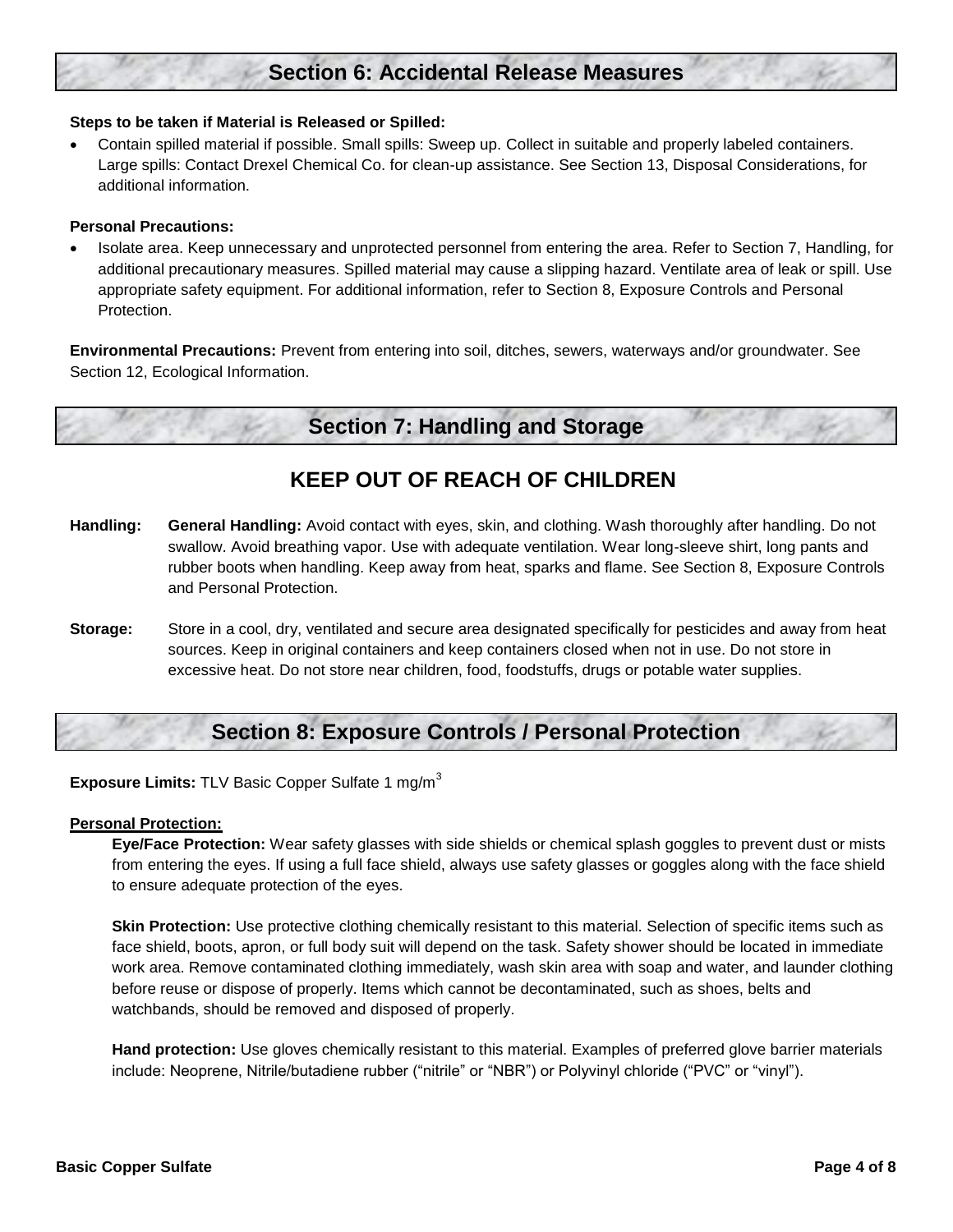**Respiratory Protection:** Respiratory protection should be worn when there is a potential to exceed the exposure limit requirements or guidelines. When handling in enclosed areas, when large quantities of dusts are generated or prolonged exposure is possible in excess of the TLV, use a respirator with either an organic vapor-removing cartridge with a prefilter approved for pesticides (MSHA/NIOSH approval number prefix TC-23C) or a canister approved for pesticides (MSHA/NIOSH approval number prefix TC-14G).

**Ingestion:** Avoid ingestion of even very small amounts; do not consume or store food or tobacco in the work area; wash hands and face before smoking or eating.

#### **Engineering Controls:**

**Ventilation:** When handling this product proper ventilation is required to maintain exposure below the TLV. Ventilate all transport vehicles prior to unloading. Facilities storing or utilizing this material should be equipped with an eyewash facility and safety shower.

# **Section 9: Physical and Chemical Properties**

| <b>Physical State:</b>       | Powder    |
|------------------------------|-----------|
| Color:                       | Green     |
| Odor:                        | Mild      |
| <b>Flash Point:</b>          | N/A       |
| Vapor Pressure (mmHg):       | N/A       |
| <b>Boiling Point:</b>        | N/A       |
| Vapor Density (air = $1$ ):  | N/A       |
| Bulk Density ( $H_2O = 1$ ): | N/Av      |
| <b>Freezing Point:</b>       | N/A       |
| Solubility in water (wt. %): | Insoluble |
| pH:                          | Neutral   |
| <b>Viscosity:</b>            | N/A       |
| % Volatiles:                 | N/A       |

### **Section 10: Stability and Reactivity**

**Stability/Instability:** Stable at normal temperatures

**Conditions to Avoid:** Keep this product away from heat, sparks, flame and other sources of ignition.

**Incompatible Materials:** Avoid contact with strong acids

**Hazardous Polymerization:** Will not occur

**Thermal Decomposition:** If heated above 300°C toxic sulfur dioxide may evolve.

### **Section 11: Toxicological Information**

Data presented for similar formulation:

#### **Acute Toxicity:**

**Ingestion:**

Oral, LD50, (rat): 1500 mg/kg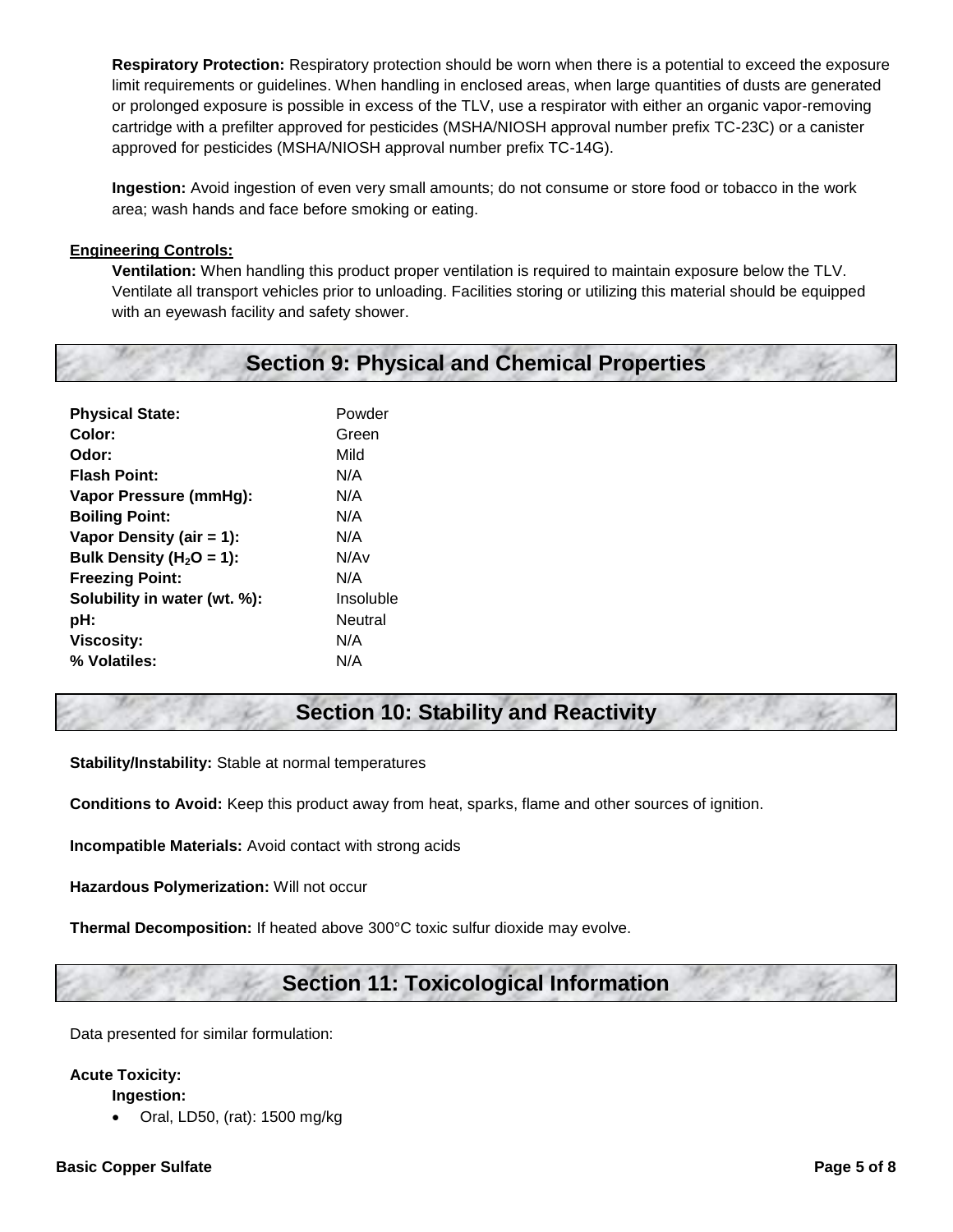#### **Dermal:**

Dermal, LD50, (rat): >2,000 mg/kg

#### **Inhalation:**

LC50, (rat): >1.03 mg/L

#### **Eye Irritation (rabbit):**

Severely irritating in unwashed eyes; moderately irritating in washed eyes

#### **Skin Irritation (rabbit):**

Slightly irritating

#### **Sensitization Skin (Guinea Pig):**

Non-sensitizer

#### **Carcinogenicity**

Not likely to be carcinogenic in humans

#### **Teratogenicity, mutagenicity, and other reproductive effects:** None known

### **Section 12: Ecological Information**

#### **ENVIRONMENTAL FATE:**

This product is toxic to fish and aquatic organisms.

#### **Persistence and Degradability:**

 This product has a potential for runoff for several months or more after application. Poorly draining soils and soils with shallow water tables are more prone to produce runoff that contains this product. The degree of mobility of copper in the environment depends upon the pH of ambient soils and waters. The higher the acidity, the more soluble copper salts are and, hence, more mobile.

#### **Aquatic Toxicity:**

- Rainbow Trout, LC50: N/A
- Bluegill, 96 hour, LC50: N/A
- Daphnia magna, LC50: > 320μg/L

#### **Bird Toxicity:**

- Mallard Duck, LD50: N/A
- Bobwhite Quail, LD50: N/A

# **Section 13: Disposal Considerations**

If wastes and/or containers cannot be disposed of according to the product label directions, disposal of this material must be in accordance with your local or area regulatory authorities. This information presented below only applies to the material as supplied. The identification based on characteristic(s) or listing may not apply if the material has been used or otherwise contaminated. It is the responsibility of the waste generator to determine the toxicity and physical properties of the material generated to determine the proper waste identification and disposal methods in compliance with applicable regulations. If the material as supplied becomes a waste, follow all applicable regional, national and local laws.

#### **Basic Copper Sulfate Page 6 of 8**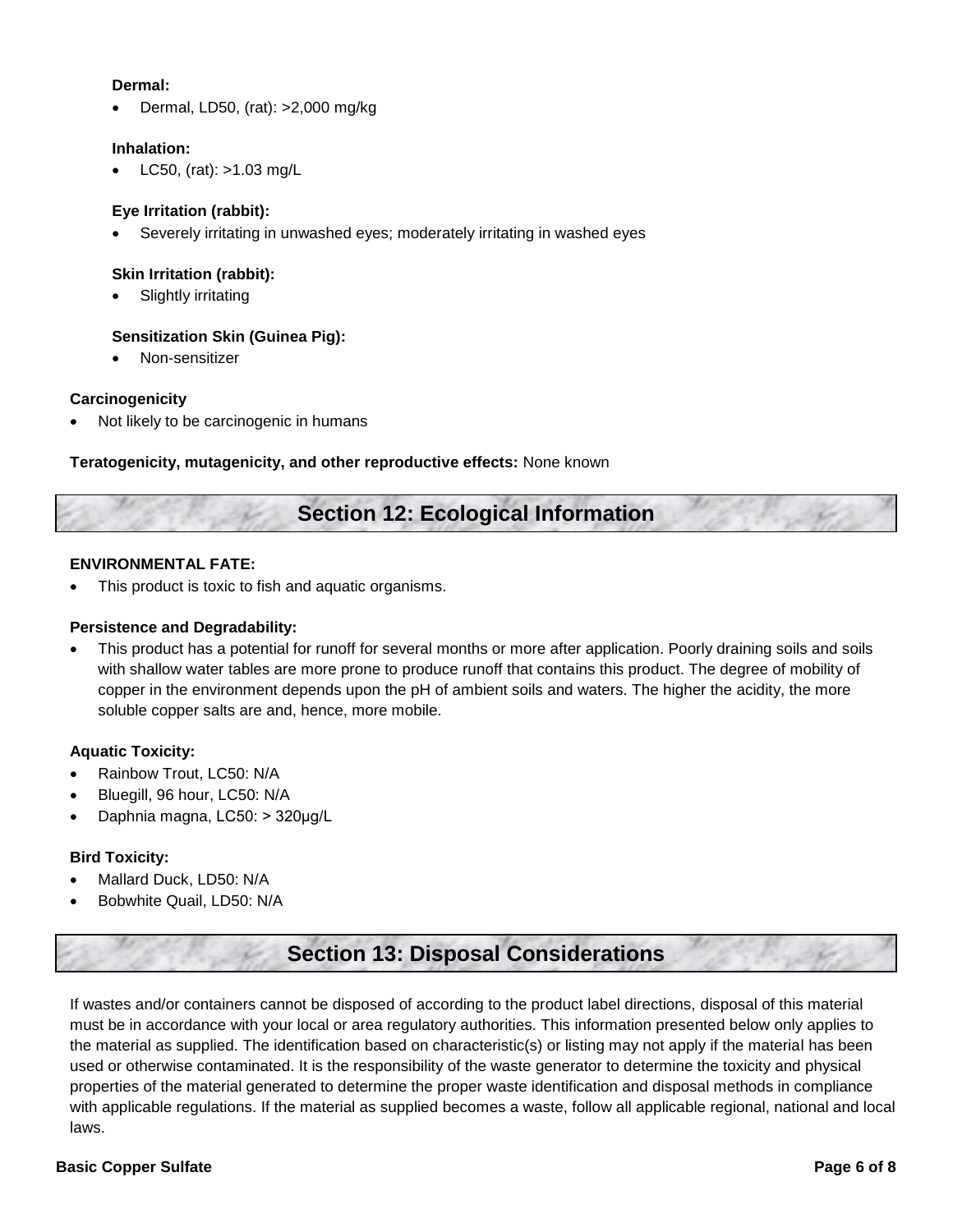### **Section 14: Transport Information**

#### **DOT:** Not regulated

**IATA:** UN 3077, Environmentally hazardous substances, solid, n.o.s. (Copper), PG-III, Marine pollutant

**IMDG:** UN 3077, Environmentally hazardous substances, solid, n.o.s. (Copper), PG-III, Marine pollutant

**Freight Description:** Agricultural Fungicide, solid, n.o.s.

#### **ERG Guide No.:** 171

This information is not intended to convey all specific regulatory or operational requirements/information relating to this product. Additional transportation system information can be obtained through an authorized sales or customer service representative. It is the responsibility of the transporting organization to follow all applicable laws, regulations and rules relating to the transportation of the material.

### **Section 15: Regulatory Information**

**OSHA Hazard Communication Standard:**

- **This product is a "Hazardous Chemical" as defined by the OSHA Hazard Communication Standard, 29 CFR 1910.1200.**
- **EPA FIFRA INFORMATION:**

**This chemical is a pesticide product registered by the United States Environmental Protection Agency and is subject to certain labeling requirements under federal pesticide law. These requirements differ from the classification criteria and hazard information required for safety data sheets (SDS), and for workplace labels of non-pesticide chemical. The hazard information required on the pesticide label is listed out below. The pesticide label also includes other important information, including directions for use.**

**EPA/CERCLA Reportable Quantity:** 10,000 lbs.

#### **SARA/TITLE III:**

- **Sec. 302. Extremely Hazardous Substance Notification:** This material is not known to contain any Extremely Hazardous Substances.
- **Sec. 311/312. Hazard Categories:** Immediate health hazard
- **Sec. 313. Toxic Chemical(s):** Basic Copper Sulfate CAS 1344-73-6
- **RCRA Waste Code:** Not applicable

#### **California Proposition 65 (Safe Drinking Water and Toxic Enforcement Act of 1986):**

This product is not listed.

#### **Toxic Substances Control Act (TSCA):**

 All components of this product are on the TSCA Inventory or are exempt from TSCA Inventory requirements under 40 CFR 720.30

### **Section 16: Other Information**

*Drexel Chemical Company recommends that each customer or recipient of this SDS to study it carefully and consult appropriate expertise, as necessary or appropriate, to become aware of and understand the data*